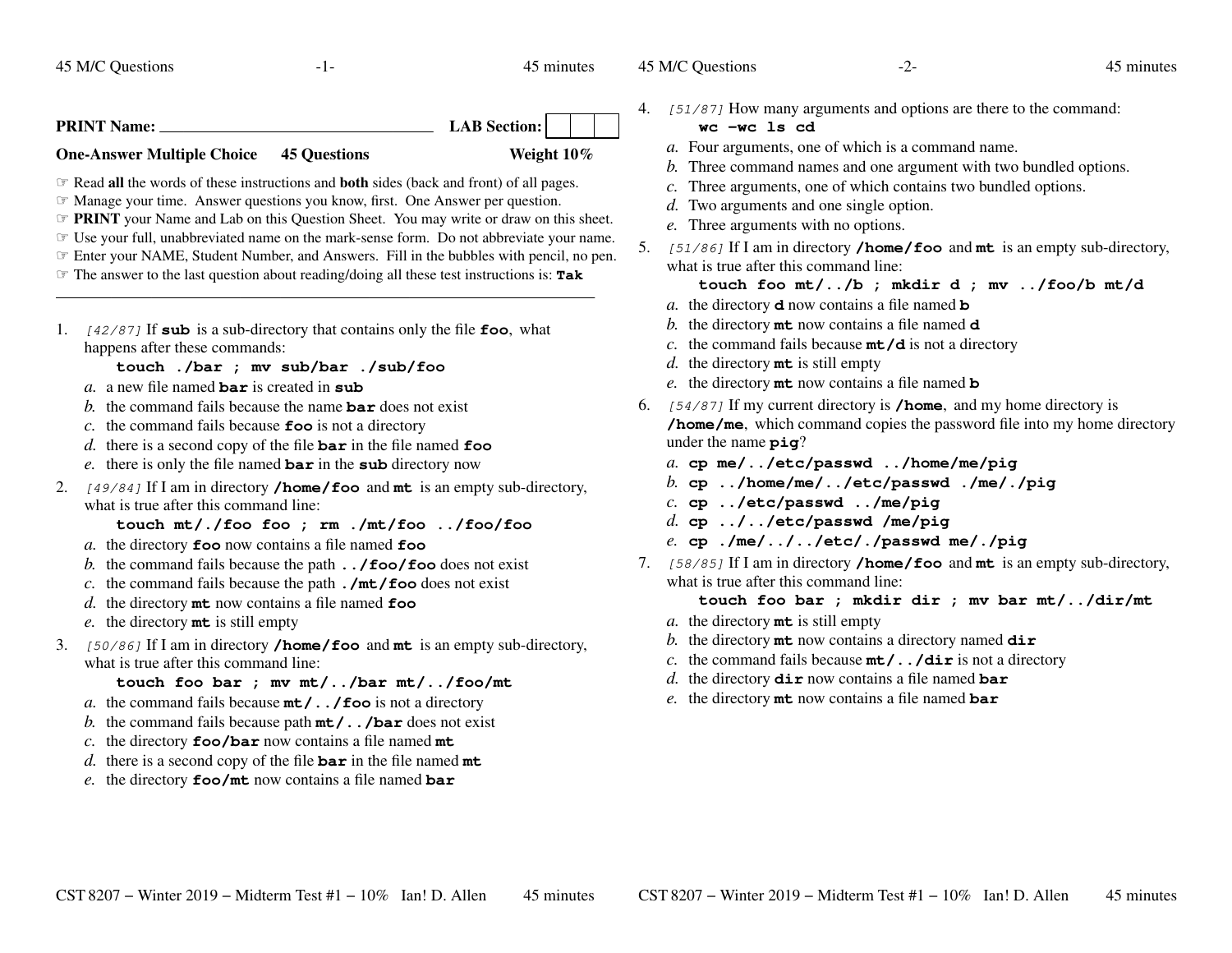45 M/C Questions

45 minutes

8. [60/87] If I am in directory **/home/foo** and **mt** is an empty sub-directory, what is true after this command line:

## **touch foo ../foo/bar ; mv ./mt/../bar ../foo/d**

*d.* **../passwd**

- *a.* the directory **mt/..** now contains a file named **<sup>d</sup>**
- *b.* the directory **mt** now contains only a file named **<sup>d</sup>**
- *c.* the command fails because path **./mt/../bar** does not exist
- *d.* there is a second copy of the file **bar** in the file named **<sup>d</sup>**
- *e.* the command fails because path **../foo/d** does not exist
- 9. [60/88] iIf my current directory is **/etc**, which of these pathnames is equivalent to the file name **/etc/passwd**?
	- *a.* **passwd***b.* **../etc/passwd/.**
	- *c.* **/passwd**
	- *e.* **./etc/passwd**
- 10. [61/86] If **sub** is a sub-directory that contains only the file **foo**, what happens after this command: **cp sub/./foo ./sub/../bar**
	- *a.* the command fails because the name **sub/./foo** does not exist
	- *b.* there is a second copy of the file **foo** in the file named **bar**
	- *c.* the directory **sub** now contains only a file named **bar**
	- *d.* the directory **sub** is now empty
	- *e.* there is a second copy of the file **foo** in directory **sub**
- 11. [61/87] In an empty directory, what happens after this command line:
	- **touch a b c x y z 1 2 3 4 ; mv x y z**
	- *a.* the files **<sup>x</sup>** and **<sup>y</sup>** are moved into the directory **<sup>z</sup>**
	- *b.* an error message: **mv: target 'z' is not a directory**
	- *c.* the files  $x$ ,  $y$ , and  $z$  are moved to the current directory
	- *d.* the files **<sup>x</sup>**, **<sup>y</sup>**, and **<sup>z</sup>** are moved to the directory **<sup>z</sup>**
	- *e.* the files **<sup>x</sup>** and **<sup>y</sup>** are appended to the file **<sup>z</sup>**

# 12.  $[62/88]$  Given the pathname

**Assignments/assignment03/cddir.txt**, the *basename* of this pathname is:

| a. cddir.txt | $h$ cddir |
|--------------|-----------|
|              |           |

- *c.* **txt***d.* **assignment03**
- *e.* **Assignments**
- 13. [63/87] If you type the command **cat**, which *CTRL* key will send an **EOF**and take you back to the command prompt?

*a.* **^U***b.* **^C** *c.* **^D** *d.* **^R** *e.* **^E**

- 14. [63/88] In the output of the command **ls -a**, <sup>a</sup> dot (period) that *begins* <sup>a</sup> name signifies what?
	- *a.* The parent directory.
	- *b.* The current directory.
	- *c.* A current file.
	- *d.* A name with an unprintable character.
	- *e.* A name that is hidden.
- 15. [63/88] The option to **ls** that shows which names are directories is:
	- *a.* **-i***b.* **-l** *c.* **-1** *d.* **-d** *e.* **-a**
- 16. [63/87] What is the output of this successful command sequence?
	- **cd /tmp ; mkdir dog ; touch foo ; pwd**
	- *a.* **/tmp/dog/foo***b.* **/dog**
	- *c.* **/tmp/dog***d.* **/dog/foo**
	- *e.* **/tmp**
- 17. [66/88] Give the minimum number of directories in this pathname: **/x/y/z**
	- *a.* **<sup>4</sup>***b.* **<sup>1</sup>** *c.* **<sup>2</sup>** *d.* **<sup>5</sup>** *e.* **<sup>3</sup>**
- 18. [66/88] In the output of the command **ls -a**, the one-character name **.**(one period or dot) signifies what?
	- *a.* The current directory.
	- *b.* The **ROOT** directory.
	- *c.* A name with an unprintable character.
	- *d.* A current file.
	- *e.* The parent directory.
- 19. [66/86] Which *CTRL* key will erase a full line of typing in a terminal window?

*a.* **^R***b.* **^I** *c.* **^U** *d.* **^D** *e.* **^C**

20.  $[67/87]$  Which of these commands always returns you to your account **HOME** directory?

|  | a. cd /home    | $b.$ cd |  | $c.$ cd home |
|--|----------------|---------|--|--------------|
|  | $d.$ cd /home/ | $e$ cd  |  |              |